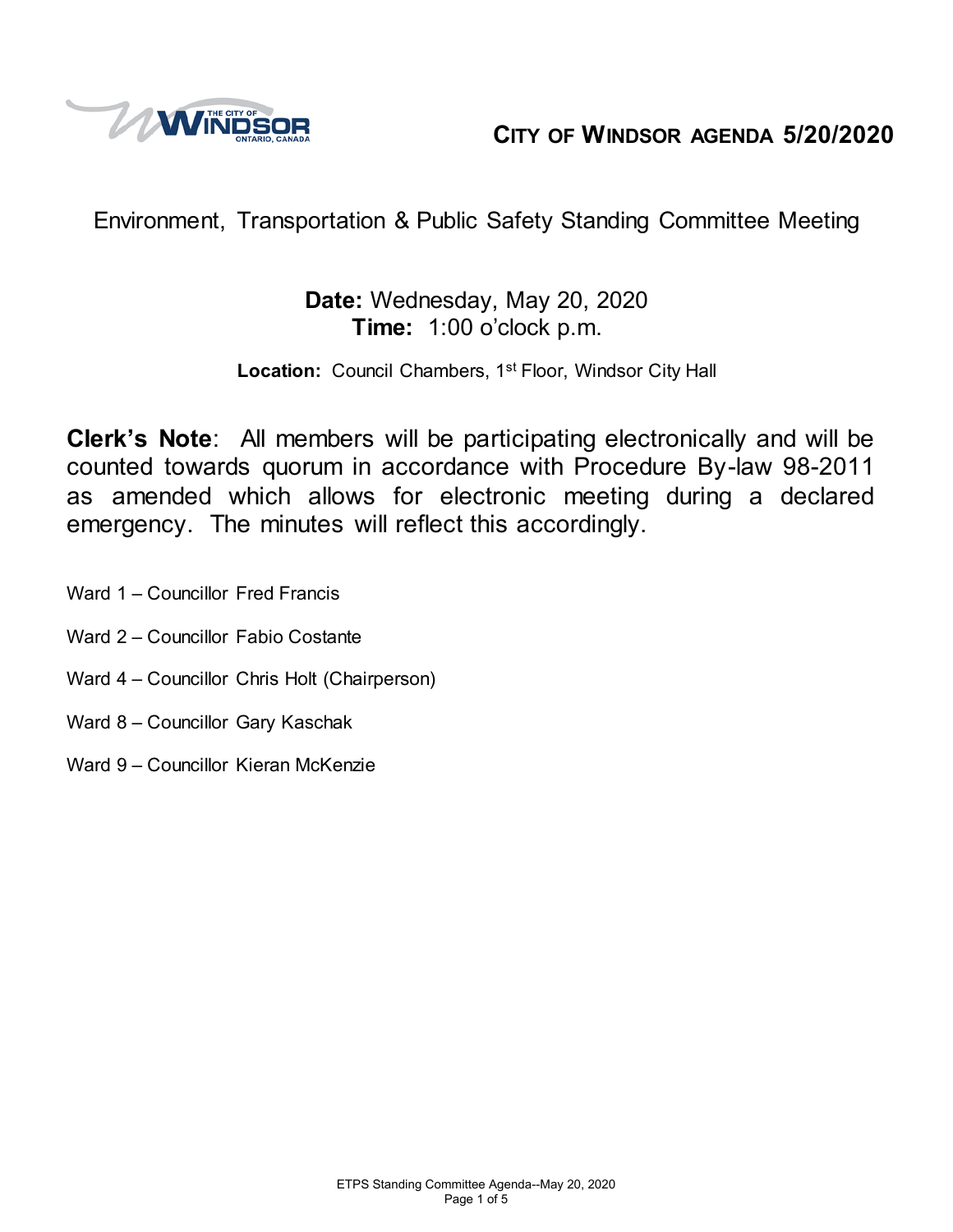#### **ORDER OF BUSINESS**

**Item # Item Description**  1. **CALL TO ORDER**

#### 2. **DISCLOSURE OF PECUNIARY INTEREST AND THE GENERAL NATURE THEREOF**

- 3. **ADOPTION OF THE MINUTES OF THE ETPS STANDING COMMITTEE**
- 4. **REQUEST FOR DEFERRALS, REFERRALS OR WITHDRAWALS**
- 5. **COMMUNICATIONS**
- 6. **PRESENTATIONS AND DELEGATIONS**
- 7. **COMMITTEE MATTERS**
- 8. **ADMINISTRATIVE ITEMS**

#### 9. **TRANSIT BOARD ITEMS**

- 9.1. 2020 Decommissioning of Transit Windsor Buses City Wide (**S 70/2020**)
- 10. **ADOPTION OF TRANSIT BOARD MINUTES**
- 11. **QUESTION PERIOD**

#### 12. **ADJOURNMENT**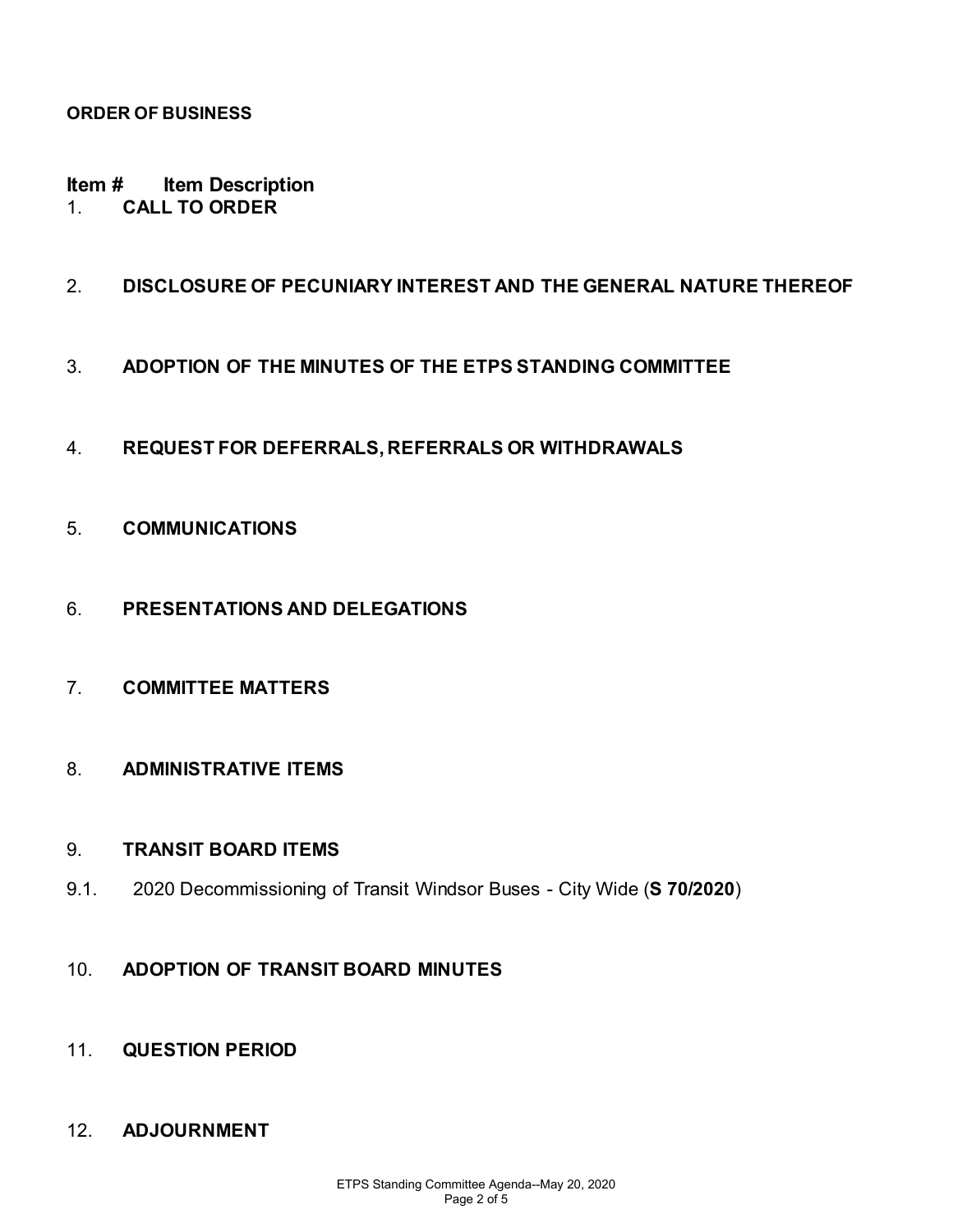

## **Council Report: S 70/2020**

### **Subject: 2020 Decommissioning of Transit Windsor Buses - City Wide**

#### **Reference:**

Date to Council: May 20, 2020 Author: Tony Houad Senior Manager, Fleet & Support Services 519-944-4141 ext 2229 thouad@citywindsor.ca Transit Windsor Report Date: May 4, 2020 Clerk's File #: MT/13708

**To**: Mayor and Members of City Council

#### **Recommendation:**

That the Environment, Transportation and Public Safety Standing Committee, sitting as the Transit Windsor Board of Directors, and City Council **APPROVE** the decommissioning of conventional transit bus numbers 556, 560, 561, 563, 670, 671, 672, 673, 674, 675, 676, 677, 681, 682, 683 and 684.

#### **Executive Summary:**

N/A.

#### **Background:**

In late 2016, the Federal Government announced funding of \$11.9 billion in transit infrastructure. This included funding under the federal program titled Public Transit Infrastructure Fund (PTIF) to upgrade and improve public transit systems. The City of Windsor received just over \$10M in funding from this grant. As part of this funding package, Transit Windsor requested and received approval from City Council for matching dollars for the acquisition of 24 transit buses. On March 27, 2017 Windsor City Council approved resolution CR164/2017 authorizing the issuance of a purchase order to procure 24 new buses from Nova Bus. Transit Windsor purchases conventional buses through a consortium called Metrolinx which brings together transit agencies across Ontario to develop common bus specifications in efforts of achieving competitive pricing through economies of scale

In April 2019, both the Federal and Provincial government released new Public Transit grant funding under the Investing in Canada Infrastructure Program (ICIP). This program runs from April 2, 2019 to March 31 2027.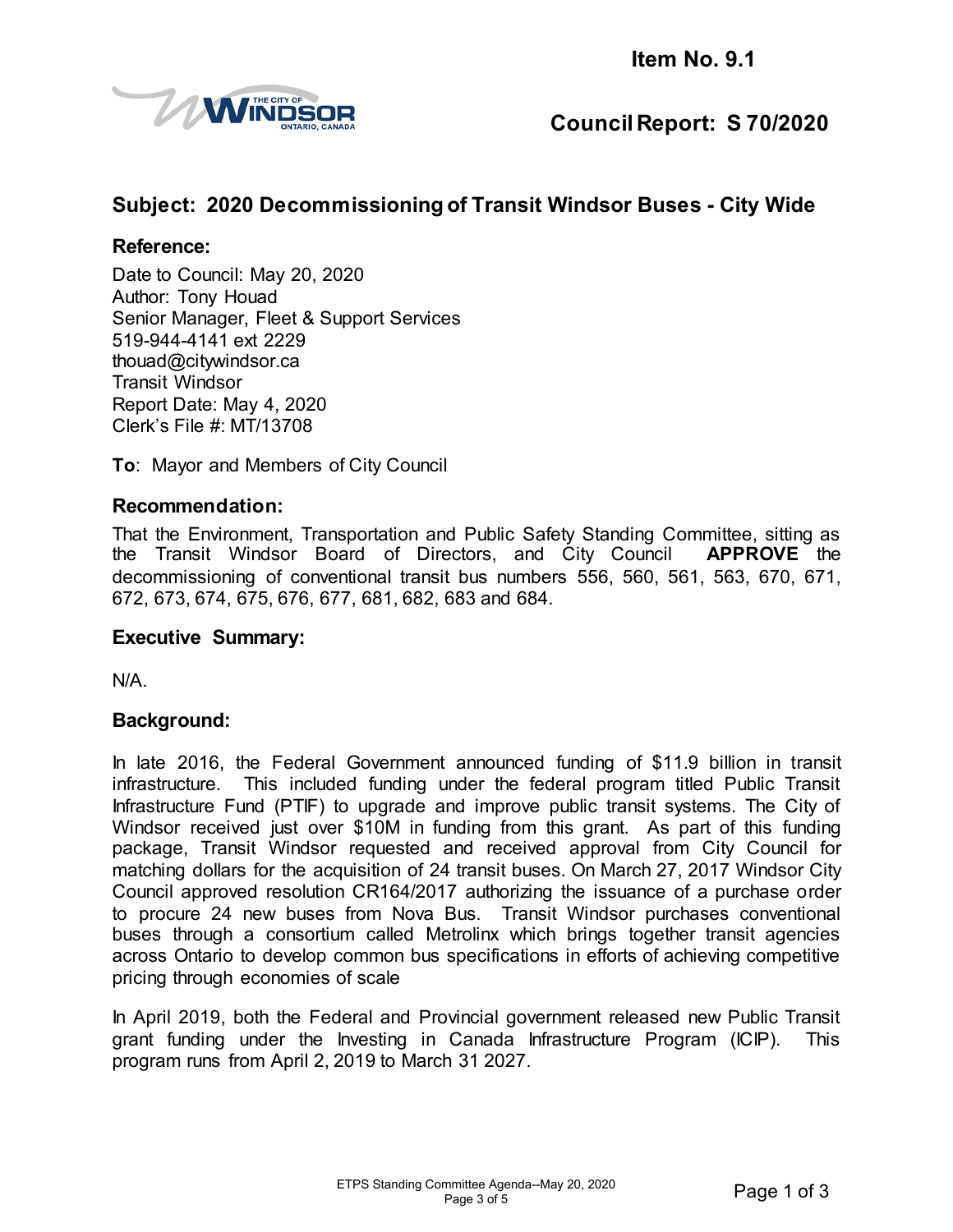#### **Discussion:**

On March 5, 2020, federal approval was received under the Public Transit stream of the Investing in Canada Infrastructure Program (ICIP) for Transit Windsor's project submission ICIP-WIN-06 which was for the replacement of existing rolling stock vehicles (16 buses) and the purchase of new vehicles (3 buses) for expansion in the system. Transit Windsor has an order placed with Nova Bus for the acquisition of 16 replacement buses and 3 expansion conventional 40 foot buses which are expected to arrive during the month of May 2020. As a result, the following buses that are being decommissioned have outlived their useful life and have limited resale value. The majority of these units that are being retired have in excess of 1 million chassis kilometers and includes the following units: 556, 560, 561, 563, 670, 671, 672, 673, 674, 675, 676, 677, 681, 682, 683 and 684.

Once the new buses arrive on property, they will be prepared for revenue service. These units support Transit's commitment to public accessibility with 100% of Transit's fleet being accessible. This means that all of Transit's fleet are low-floor buses, which provide ramps that can be lowered to make it easier for riders with mobility issues to board the bus. The average age of our fleet will improve from 9.93 years to 7.34 years.

Given the age of the buses that are being retired, there is a limited market for resale. In discussions with the City of Windsor's Purchasing area, Transit Windsor plans on placing the retired buses on an auction website for resale. If Transit Windsor is unsuccessful in selling the retired buses, the buses will be sent to the scrap yard for disposal. Maintenance employees will remove parts from these buses in an effort to salvage items that are in good working condition. Once the salvageable parts have been removed, the buses will be sold for scrap metal.

#### **Risk Analysis:**

All associated risks with the decommissioning of buses have been evaluated. A moderate risk involves the environmental concern of any fluids and batteries improperly disposed of. Transit Windsor staff will ensure all environmental aspects of the disposal are done on property prior to the sale of the buses. All other risks, which include selling buses with City of Windsor logos and liability risks with low impact have been reviewed and will be addressed prior to the sale.

#### **Financial Matters:**

N/A.

#### **Consultations:**

N/A.

#### **Conclusion:**

Having a newer fleet is one way to attract new riders to using transit. With the introduction of 19 new low floor Nova buses, Transit Windsor has an average fleet age of 7.34 years and remains 100% fully accessible.